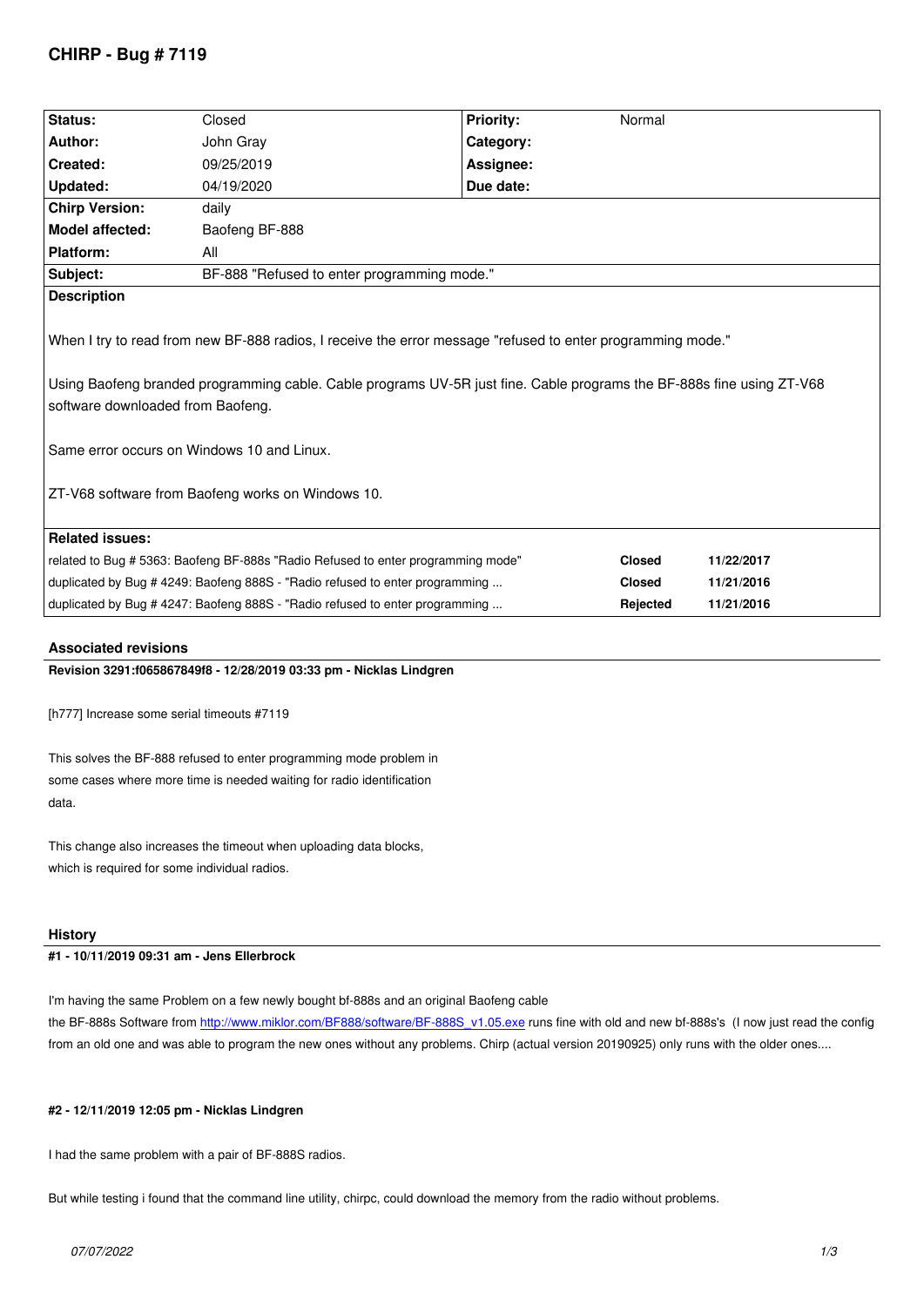*When looking for differences in the code, i found that serial.Serial objects with different read timeouts are used. While chirpc uses a timeout of 0.5 s, chirpw uses timeouts of only 0.25 s.*

*By applying this patch which changes chirpw to use the same longer read timeouts, downloading and uploading BF-888S configs starts working:*

```
diff -r b5589aa94c1e chirp/ui/mainapp.py
--- a/chirp/ui/mainapp.py Thu Dec 05 21:14:35 2019 +1100
+++ b/chirp/ui/mainapp.py Wed Dec 11 20:50:57 2019 +0100
@@ -728,7 +728,7 @@
        ser = serial.Serial(port=settings.port,
                   baudrate=rclass.BAUD_RATE,
                    rtscts=rclass.HARDWARE_FLOW,
                   - timeout=0.25)
+ timeout=0.5)
        ser.flushInput()
      except serial.SerialException, e:
        d = inputdialog.ExceptionDialog(e)
@@ -774,7 +774,7 @@
        ser = serial.Serial(port=settings.port,
                   baudrate=radio.BAUD_RATE,
                    rtscts=radio.HARDWARE_FLOW,
                   - timeout=0.25)
+ timeout=0.5)
        ser.flushInput()
      except serial.SerialException, e:
        d = inputdialog.ExceptionDialog(e)
```
#### **#3 - 01/04/2020 09:43 pm - Alt Ctrl**

*Nicklas Lindgren!*

*Thanks for advice about* **chirpc***.*

*I tried CLI tool (chirpc) with my OLD stations. It works. But when I tried CLI tool (chirpc) with my new stations - no reaction. Here is what it produces:*

#### **ERROR: No response from radio**

*In any case, thanks for the advice. Maybe I'll try other timeouts. And by the way, how to apply this patch for chirpw?*

#### **#4 - 02/02/2020 10:19 am - Bernhard Hailer**

- *Status changed from New to Resolved*
- *Target version set to chirp-daily*
- *Model affected changed from BF-888 to Baofeng BF-888*

*A patch has been submitted applied on 12/28/2019.*

*Please let us know whether it works, or whether there are still problems. Thanks!*